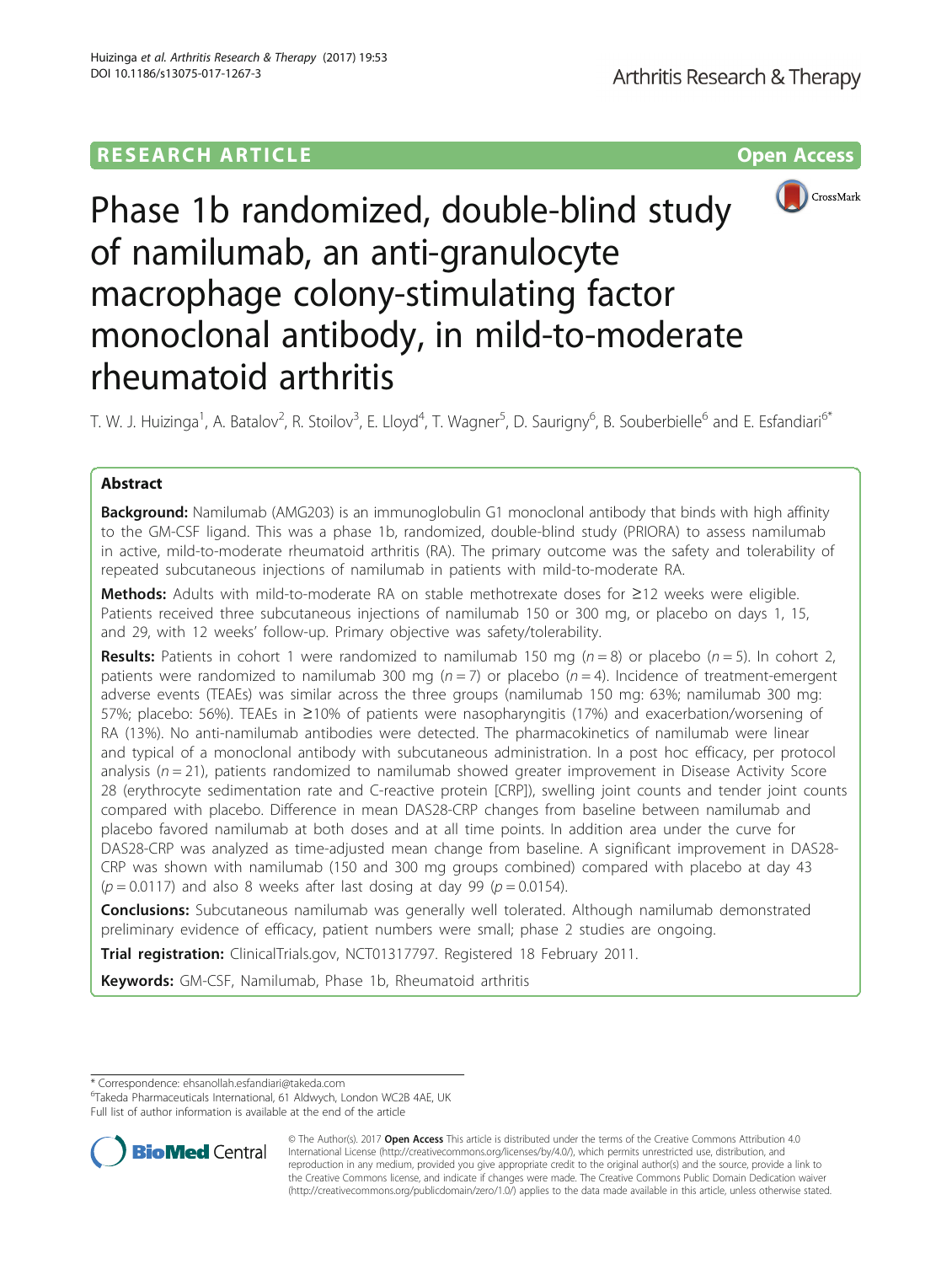# Background

Rheumatoid arthritis (RA) is a complex, chronic, autoimmune disease characterized by joint inflammation leading to erosions of articular cartilage and subchondral bone [\[1](#page-8-0), [2\]](#page-8-0). Despite advances in treatment with biologic disease-modifying antirheumatic drugs (DMARDs), a significant proportion of RA patients are still not adequately controlled. For example, most patients treated with biologic DMARDs do not achieve 50% or 70% improvement according to the American College of Rheumatology criteria (ACR50 or ACR70 responses). Only a small proportion of patients achieve remission with biologic DMARDs, and responses are often not durable, necessitating frequent treatment switching [[3, 4](#page-8-0)]. This lack of adequate disease control indicates a need for new therapies with innovative mechanisms of action for those patients who fail to achieve remission or low disease activity, developing resistance to treatment response, or experience significant toxicities with current therapy.

Granulocyte macrophage colony-stimulating factor (GM-CSF) is a hematopoietic growth factor produced by a number of different cell types, including: T cells, macrophages, mast cells, endothelial cells, smooth muscle cells, epithelial cells, and fibroblasts [\[5](#page-8-0)–[8](#page-8-0)]. GM-CSF stimulates the proliferation and activation of mature myeloid cells inducing the production of inflammatory molecules, thereby acting as a pro-inflammatory cytokine [\[6\]](#page-8-0). As GM-CSF is a key activator of the innate immune system, it is likely to play an important role in the pathogenesis of autoimmune inflammatory diseases (including RA) in which macrophages, neutrophils, granulocytes, eosinophils, and dendritic cells contribute to disease progression [[5, 9](#page-8-0), [10\]](#page-8-0). In patients with RA, GM-CSF is aberrantly overproduced [\[11](#page-8-0)–[15\]](#page-8-0); GM-CSF levels are moderately elevated in the plasma and highly elevated in the synovial fluid [\[14](#page-8-0), [16\]](#page-8-0), particularly in the pannus at sites of cartilage erosion [\[17](#page-8-0)]. The contribution of GM-CSF to the development of RA has also been documented in various in vitro and in vivo mouse models [[18](#page-8-0)–[23](#page-9-0)]. Moreover, exacerbation of RA disease activity has been reported in patients receiving GM-CSF as supportive therapy to resolve neutropenia in Felty's syndrome or post-chemotherapy [\[24](#page-9-0), [25](#page-9-0)].

The central role of GM-CSF in immune responses and its involvement in autoimmune inflammatory diseases supports the rationale for GM-CSF-targeted therapy as a novel treatment approach for RA. Proof-of-concept for GM-CSF-targeted therapy has been demonstrated for antibodies targeting the GM-CSF receptor and soluble GM-CSF [\[26](#page-9-0)–[31\]](#page-9-0).

Namilumab (AMG203) is a human immunoglobulin G1 (IgG1) monoclonal antibody that binds with high affinity to the GM-CSF ligand, potently neutralizing GM-CSF [[32\]](#page-9-0). Preclinical data showed that a surrogate mouse antibody of namilumab (22E9) neutralized GM-CSF, suppressed inflammation, and protected cartilage in an arthritis mouse model [\[33](#page-9-0)]. In a first-in-human study, healthy volunteers showed that namilumab (single doses up to 8.0 mg/kg) were generally well tolerated [[34\]](#page-9-0).

This phase 1b, first-in-patient, multicenter, randomized, double-blind, placebo-controlled, dose-escalation study assessed the safety, tolerability, pharmacokinetic (PK) and pharmacodynamic (PD) characteristics and preliminary efficacy of repeated subcutaneous injections of namilumab in patients with active mild-to-moderate RA on stable doses of methotrexate.

# **Methods**

## **Patients**

Patients aged  $\geq 18$  years, diagnosed with active RA (according to ACR 1987 revised criteria), on stable doses of methotrexate ( $\geq$ 7.5–  $\leq$  25 mg/week) for at least 12 weeks before the first dose of study drug and with low-tomoderate disease activity (Disease Activity Score 28 [DAS28]-erythrocyte sedimentation rate [ESR] ≥2.6– ≤ 5.1) were included. Concomitant nonsteroidal antiinflammatory drugs (NSAIDs) with appropriate gastroprotection, low-dose corticosteroids (≤10 mg prednisone equivalence per day) and hydroxychloroquine  $(\leq 400 \text{ mg})$ day) were permitted at stable doses for at least 4 weeks prior to the first dose of study drug.

Exclusion criteria included: unstable RA disease status with flares; significant extra-articular manifestations of RA (e.g., pulmonary fibrosis or vasculitis); use of other DMARDs except methotrexate; and presence or history of major chronic inflammatory autoimmune diseases (such as psoriasis, inflammatory bowel disease or systemic lupus erythematosus). Patients with a medical history of methotrexate-associated lung toxicity, a history of severe pulmonary disease, and a clinically relevant decrease in lung function (forced expiratory volume in 1 second  $[FEV<sub>1</sub>]$  <70% of the predicted value) were also excluded from the study since GM-CSF inhibition could affect alveolar macrophage function and surfactant homeostasis in the lung (see Discussion section) [[34](#page-9-0), [35](#page-9-0)]. Previous use of GM-CSF and/or granulocyte colonystimulating factor and concomitant medication (except methotrexate, NSAIDs, low-dose corticosteroids, and hydroxychloroquine) was not permitted.

# Study design

Patients received a single subcutaneous injection of namilumab or placebo on days 1, 15, and 29, in addition to continued treatment with methotrexate. Two dose levels of namilumab were evaluated: 150 mg (cohort 1) and 300 mg (cohort 2). Patients were followed for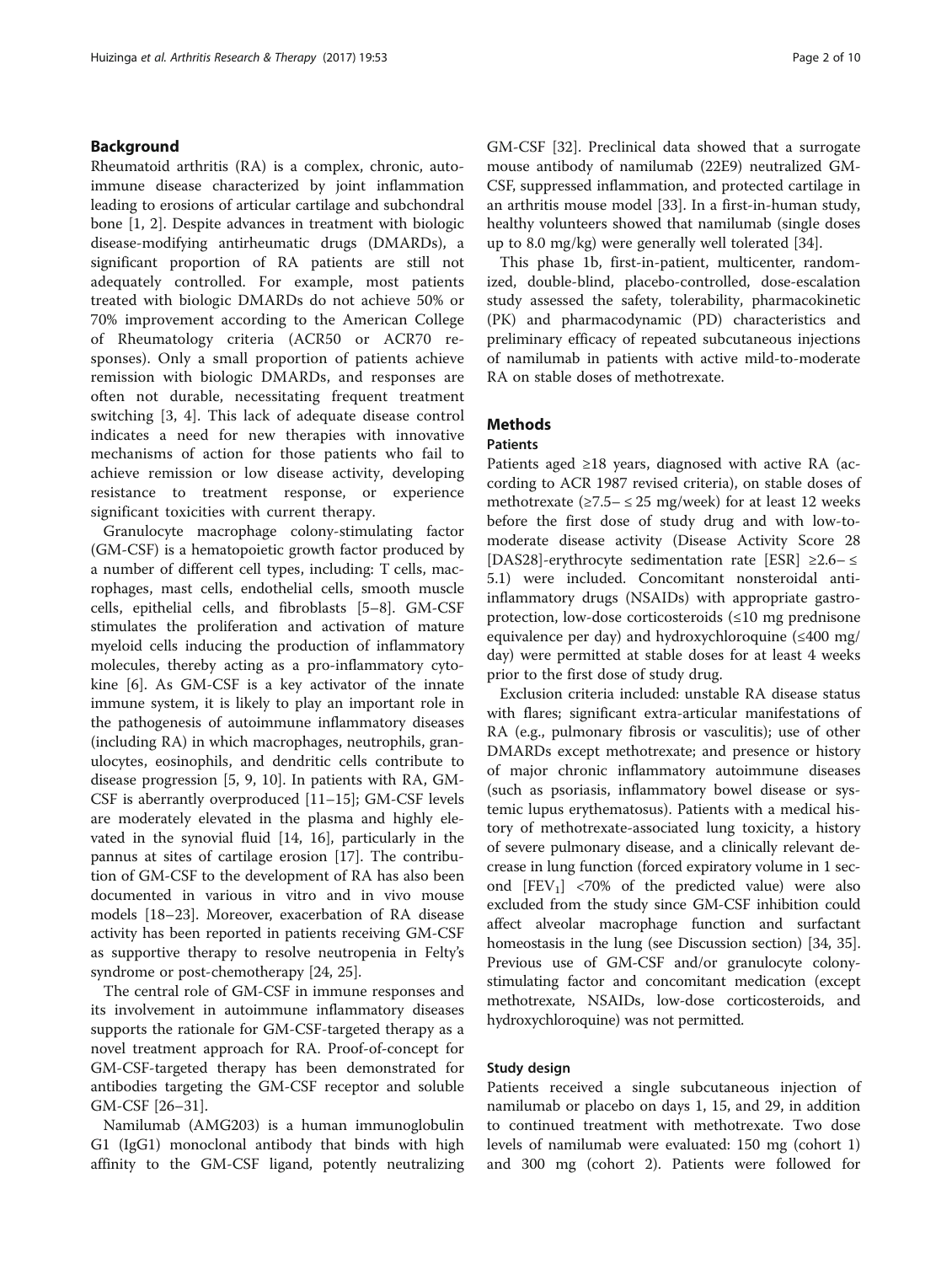approximately 12 weeks after the last dose of study drug (Additional file [1](#page-7-0): Figure S1).

Institutional review boards/ethics committees at the participating investigational centers approved the study, which was conducted according to the principles set out in the Declaration of Helsinki, International Conference on Harmonisation Guidelines for Good Clinical Practice, and additional local regulations.

# Objectives and assessments

The primary objective was to evaluate the safety and tolerability of repeated subcutaneous injections of namilumab in patients with mild-to-moderate RA. Secondary objectives included evaluation of PK and PD (namilumab/GM-CSF complexes), including explorative biomarker assessments and immunogenicity. Clinical efficacy was an exploratory objective. A predefined, post hoc efficacy analysis was also performed on the PRIORA data to evaluate the clinical effects of namilumab on the signs and symptoms of RA (see Statistical analyses section).

Safety was assessed by adverse events (AEs); clinical laboratory parameters, urinalysis, electrocardiogram (ECG), vital signs, pulmonary function tests (FEV<sub>1</sub>, forced vital capacity [FVC] and peak flow at specified time points); and physical examination. Anti-namilumab antibodies were quantified using a bridging electrochemiluminescence assay. PD assessments included analysis of namilumab/GM-CSF complexes, as well as assessment of peripheral blood cytokines and other markers of inflammation.

In the initial analysis, the exploratory objective of efficacy was assessed using ACR20 and DAS44-ESR. In the post hoc efficacy analysis, DAS28-C-reactive protein (DAS28-CRP), DAS28-ESR, tender joint count (TJC; 68 joints), swollen joint count (SJC; 66 joints) and patient's global disease activity (100 mm visual analog scale [VAS]) were evaluated in a per protocol population. In order to minimize the bias in the post hoc efficacy analysis, the statistical analysis plan and the criteria for the per protocol population were specified prior to the analysis. CRP was quantified at a central laboratory, while ESR was measured locally.

## Statistical analyses

Safety, PD and efficacy populations included all patients who received namilumab or placebo; and for whom safety, tolerability or efficacy data were available. The PK population included all patients who received at least one dose of namilumab and for whom PK parameters could be calculated.

The post hoc analyses were conducted on the per protocol population and excluded any patients with major protocol criteria violations which could potentially

affect clinical efficacy (e.g., those who had used prohibited concomitant medications, or those who were not on a stable background dose of methotrexate or corticosteroids). Patients who increased their background corticosteroid dose during the study, or used any DMARDs other than methotrexate, were classified as non-responders and, where applicable, any subsequent data after the treatment violation were excluded from the post hoc analyses.

Statistical analyses, which were primarily descriptive, were undertaken using a statistical software program (SAS system, version 9.2, SAS Institute, Inc., Cary NC, USA). Namilumab plasma concentration data were analyzed in WinNonlin (Phoenix® WinNonlin® version 6.3, Certara Inc., St. Louis, MO, USA) by noncompartmental analysis using a plasma model with extravascular dose type and the actual sampling time. DAS28 (CRP and ESR) data are expressed as mean (standard deviation) changes from baseline. Differences between namilumab (both doses combined) and placebo in the mean change from baseline in DAS28-CRP were determined, along with 95% confidence intervals (CI), at each visit. The rationale for this analysis was to assume that both doses would perform better than placebo and that the comparison with placebo of the two doses combined would negate any potential cohort effect. An analysis of the DAS28-CRP profile (area under the curve; AUC) was performed by determining the time-adjusted mean change from baseline; comparisons to placebo were tested using a Wilcoxon test. Improvements in DAS28-ESR were defined according to European League Against Rheumatism (EULAR) response criteria [\[36](#page-9-0)].

# Results

# Patients

A total of 24 patients were enrolled at 10 sites (2 in The Netherlands, 4 in Bulgaria, and 4 in Spain). The first patient was randomized March 2011, the last patient was enrolled April 2013, and the last patient visit was August 2013. Patient demographics and baseline characteristics are shown in Table [1.](#page-3-0) Thirteen patients were included in cohort 1 (8 randomized to namilumab 150 mg and 5 to placebo) and 11 were included in cohort 2 (7 randomized to namilumab 300 mg and 4 to placebo). The median age was 59 years (range 29–75), most patients were female (71%), and almost all patients were white (96%). Mean baseline DAS28-ESR was 4.7; disease activity was moderate and similar across treatment groups. A total of 22 patients completed the study (2 patients discontinued: 1 patient randomized to placebo in cohort 1 [due to patient withdrawal] and 1 patient randomized to namilumab 300 mg in cohort 2 [due to the patient leaving the country]; (Additional file [2:](#page-7-0) Figure S2). Protocol amendments did not impact data or study outcome.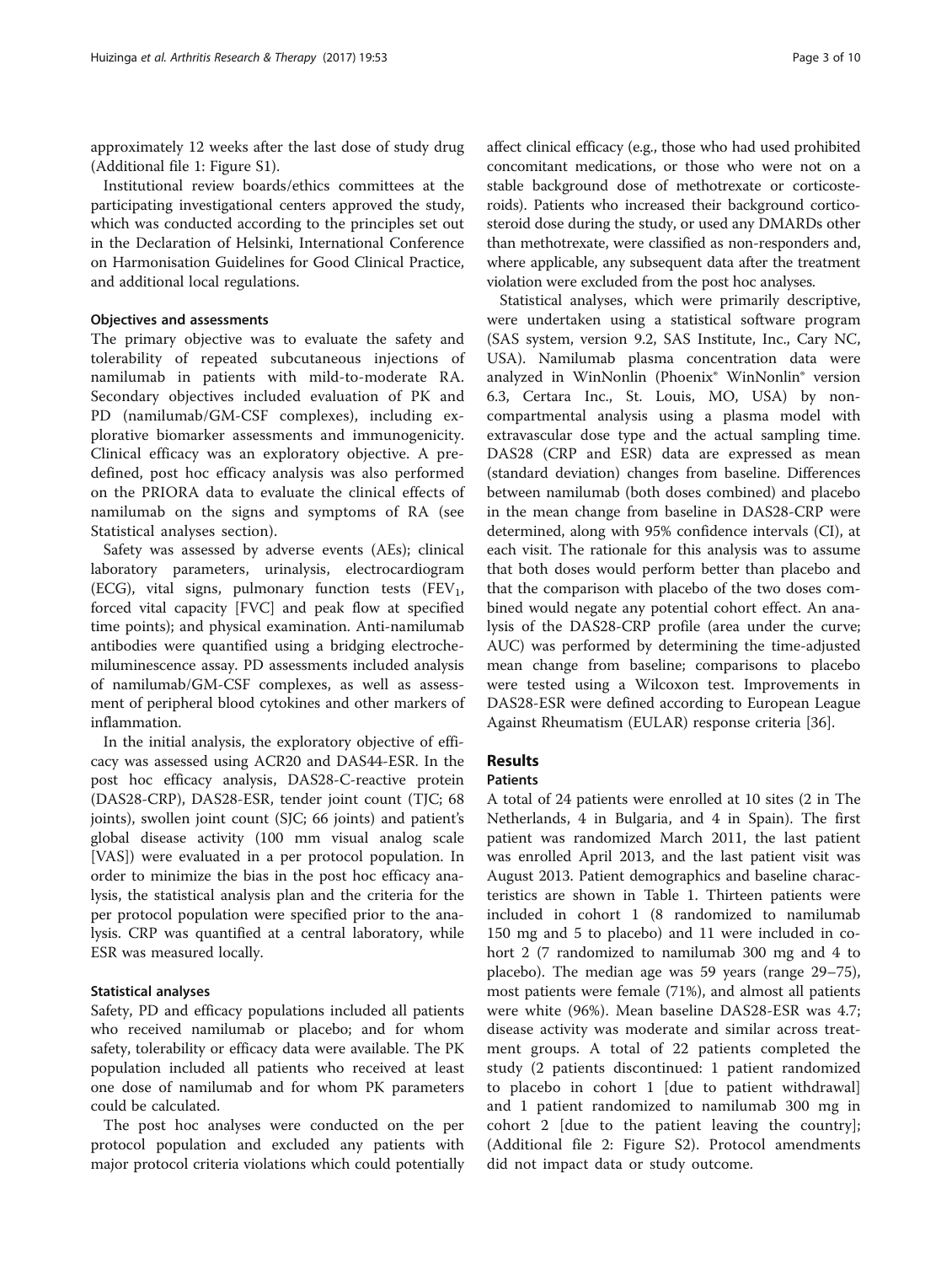|               | Placebo $(n = 9)$ | Namilumab 150 mg ( $n = 8$ ) | Namilumab 300 mg ( $n = 7$ ) | Total $(N = 24)$ |
|---------------|-------------------|------------------------------|------------------------------|------------------|
| Gender, n (%) |                   |                              |                              |                  |
| Female        | 6(67)             | 5(63)                        | 6(86)                        | 17(71)           |
| Male          | 3(33)             | 3(38)                        | (14)                         | 7(29)            |
| Race, n (%)   |                   |                              |                              |                  |
| White         | 9(100)            | 7 (88)                       | 7(100)                       | 23 (96)          |
| Black         |                   | (13)                         |                              | (4)              |

<span id="page-3-0"></span>Table 1 Baseline patient demographics and disease characteristics (safety population)

The eligibility criteria allowed patients with previous biological therapy into the study, however, all of patients enrolled into the PRIORA study were biologic naive BMI body mass index, CRP C-reactive protein, ESR erythrocyte sedimentation rate, SD standard deviation, SJC swollen joint count, TJC tender joint count Median (range); <sup>b</sup>mean (SD)

Age, years<sup>a</sup> 56 (29–65) 59 (43–65) 59 (36–75) 59 (36–75) 59 (36–75) 59 (29–75) BMI, kg/m<sup>2b</sup> 27.37 (2.246) 24.69 (2.471) 28.30 (1.778) 26.75 (2.607) Disease duration, years 3.3 (0.9–10.9) 4.9 (1.7–19.0) 5.2 (3.0–9.3) 4.4 (0.9–19.0)  $\mathsf{DAS28-ESR}^{\mathsf{b}}$  4.8 (0.41) 4.9 (0.35) 4.4 (0.59) 4.7 (0.48)  $0.652$   $0.65$ )  $4.4 \ (0.82)$   $4.2 \ (0.52)$   $4.2 \ (0.65)$ ESR, mm/hour<sup>b</sup> 31 (11.91) 28 (5.56) 28 (9.31) 28 (9.31) CRP, mg/liter<sup>b</sup> 21 (22.64) 8 (6.75) 12 (10.44) 13 (15.43)  $\text{TJC}^{\text{b}}$  (0–68) 8.7 (5.45) 9.1 (6.92) 9.1 (6.92) 9.6 (4.69) 9.1 (5.55)  $SL<sup>b</sup>$  (0–66) 5.0 (5.41) 4.3 (2.38) 6.1 (5.30) 5.1 (4.45)

### Safety

A total of 49 treatment-emergent AEs (TEAEs) were reported in 14 patients (58%) (Table [2\)](#page-4-0). The percentage of patients who had any TEAE was similar between the treatment groups (placebo: 56%; namilumab 150 mg: 63%; namilumab 300 mg: 57%). The most frequent TEAEs were nasopharyngitis  $(n = 4)$ ; 17%), exacerbation or worsening of RA  $(n=3; 13)$ , musculoskeletal pain ( $n = 2$ ; 8%), and increased blood creatine phosphokinase  $(n = 2; 8\%)$ . Two serious TEAEs were reported in the namilumab 150 mg group. One was in a 61-year-old female smoker who received three doses of namilumab and was diagnosed with severe non-small cell lung cancer 14 months after the last dose; this was the only reported severe TEAE. The other serious TEAE was in a 61-year old male with a history of coronary artery stenosis and abnormal ECG, who received and tolerated three doses of namilumab, and was diagnosed with mild coronary artery stenosis following a routine ECG test on the day of the second dose. Both serious TEAEs were considered unrelated to namilumab. Five TEAEs were considered to be treatment related: 3 in the placebo group (increased blood creatine phosphokinase, bradycardia, and somnolence) and 1 in each namilumab group (150 mg: increased alanine aminotransferase; 300 mg: increased blood creatine phosphokinase). These were considered non-serious and did not lead to study discontinuation or changes in study medication. There were no deaths reported during this study.

# PK

Namilumab plasma concentrations following three consecutive single subcutaneous injections of namilumab (150 or 300 mg), administered 2 weeks apart, were quantifiable for 84 days (last PK sampling time point). The PK-evaluable population included all 8 patients in the namilumab 150 mg group and 7 patients in the namilumab 300 mg group.

The dose-normalized geometric mean plasma concentration–time profiles are shown in Fig. [1.](#page-5-0) The PKs of namilumab were linear and typical of an IgG1 monoclonal antibody administered subcutaneously. The maximum observed plasma concentration  $(C_{\text{max}})$  was reached at 5 to 6 days  $(T_{\text{max}})$  after the first and third injection. Mean terminal half-life  $(t_{1/2})$  values were approximately 3 weeks. The dose-normalized exposure was similar for both groups. Anti-namilumab antibodies were not detected in any patient.

## PD

GM-CSF/namilumab complexes increased over time reaching its maximum on day 43 for the 150 mg group and on day 56 for 300 mg group, respectively. At the end of the trial, levels were still above baseline for both groups.

There were no significant or consistent changes in peripheral blood cytokines or pro-inflammatory markers, including: interleukin-1 (IL-1), IL-6, IL-8, monocyte chemotactic protein-1 (MCP-1), tumor necrosis factor alpha (TNF-α), vascular endothelial growth factor (VEGF) or matrix metalloproteinase 3 (MMP-3), related to namilumab administration (data not shown).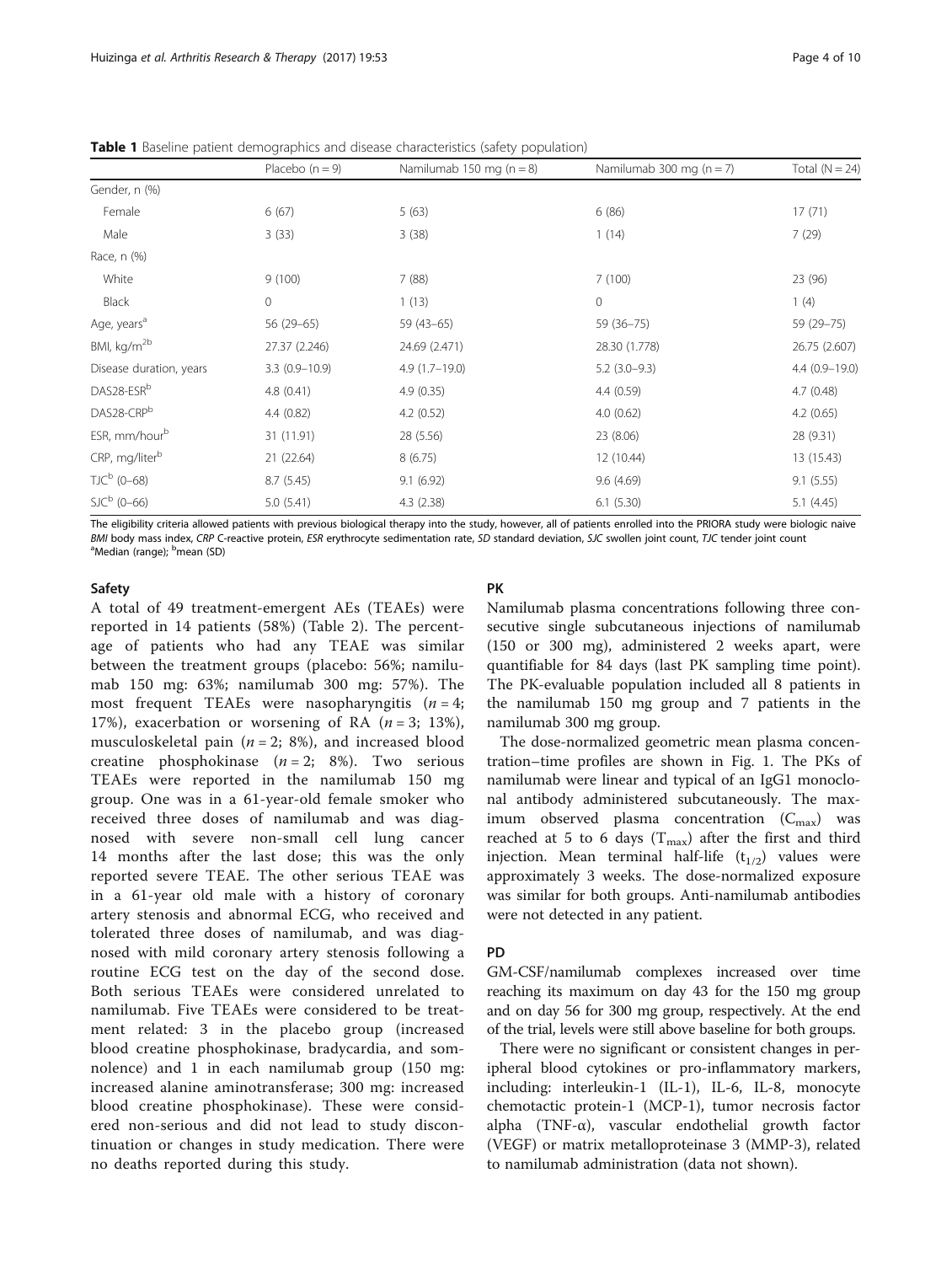<span id="page-4-0"></span>**Table 2** TEAEs in  $>1$  patient by system organ class

| System organ class, nª (%)<br>Preferred term, n <sup>a</sup> (%) | Placebo<br>$(n = 9)$ | Namilumab<br>150 mg<br>$(n = 8)$ | Namilumab<br>300 mg<br>$(n = 7)$<br>4(57)<br>0 | Total<br>$(N = 24)$<br>14 (58)<br>6(25) |
|------------------------------------------------------------------|----------------------|----------------------------------|------------------------------------------------|-----------------------------------------|
| Any TEAE                                                         | 5(56)<br>3(33)       | 5 (63)                           |                                                |                                         |
| Musculoskeletal and<br>connective tissue disorders               |                      | 3(38)                            |                                                |                                         |
| Exacerbation/worsening<br>of RA                                  | 2(22)                | 1(13)                            | 0                                              | 3(13)                                   |
| Musculoskeletal pain                                             | 0                    | 2(25)                            | 0                                              | 2(8)                                    |
| Pain in extremity                                                | 1(11)                | $\Omega$                         | 0                                              | 1(4)                                    |
| Muscular weakness                                                | 1(11)                | $\Omega$                         | $\Omega$                                       | 1(4)                                    |
| Laboratory investigations<br>(total) <sup>b</sup>                | 1(11)                | 3(38)                            | 2(29)                                          | 6 (25)                                  |
| Infections and infestations                                      | 2(22)                | 3(38)                            | 0                                              | 5(21)                                   |
| Nasopharyngitis                                                  | 2(22)                | 2(25)                            | $\Omega$                                       | 4 (17)                                  |
| Urinary tract infection                                          | 0                    | 1(13)                            | 0                                              | 1(4)                                    |
| Gastrointestinal disorders                                       | 0                    | 2(25)                            | 1(14)                                          | 3(13)                                   |
| Abdominal pain, upper                                            | 0                    | 1(13)                            | 0                                              | 1(4)                                    |
| Diarrhea                                                         | 0                    | 1(13)                            | 0                                              | 1(4)                                    |
| Abdominal pain                                                   | 0                    | $\Omega$                         | 1(14)                                          | 1(4)                                    |
| Cardiac disorders                                                | 1(11)                | 1(13)                            | 0                                              | 2(8)                                    |
| Bradycardia                                                      | 1(11)                | 0                                | 0                                              | 1(4)                                    |
| Coronary artery stenosis                                         | 0                    | 1(13)                            | 0                                              | 1(4)                                    |
| General disorders and<br>administrative site conditions          | 1(11)                | 0                                | 1(14)                                          | 2(8)                                    |
| Chest discomfort                                                 | 1(11)                | 0                                | 0                                              | 1(4)                                    |
| Chest pain                                                       | 0                    | $\Omega$                         | 1(14)                                          | 1(4)                                    |
| Influenza-like illness                                           | 0                    | $\Omega$                         | 1(14)                                          | 1(4)                                    |
| Nervous system disorders                                         | 1(11)                | 1(13)                            | 0                                              | 2(8)                                    |
| Paresthesia                                                      | 0                    | 1(13)                            | 0                                              | 1(4)                                    |
| Somnolence                                                       | 1(11)                | $\Omega$                         | 0                                              | 1(4)                                    |
| Renal and urinary disorders                                      | 1(11)                | $\Omega$                         | 1(14)                                          | 2(8)                                    |
| Dysuria                                                          | 1(11)                | $\Omega$                         | 0                                              | 1(4)                                    |
| Nephrolithiasis                                                  | 0                    | 0                                | 1(14)                                          | 1(4)                                    |

RA rheumatoid arthritis, TEAE treatment-emergent adverse event

Number of patients with ≥1 event in the category; <sup>b</sup>of which: increased blood creatine phosphokinase ( $n = 2$ ; 8%)

#### Clinical efficacy

Efficacy was an exploratory objective using DAS44-ESR and ACR20 assessment. In an initial analysis, mean and median DAS44-ESR showed a general decrease from baseline in all treatment groups including placebo. On days 27 and 43 (2 weeks after the last namilumab dose), the 300 mg namilumab group had the most pronounced decrease (mean DAS44 reduction: 0.995 and 0.852, respectively) compared with the placebo group (mean DAS44 reduction: 0.383 and 0.469, respectively). Mean DAS44 reduction from baseline in the 150 mg namilumab group was 0.798 on day 27 and 0.873 on day 43. From day 56 (4 weeks after the last namilumab dose), mean DAS44 reduction from baseline started decreasing in the 150 mg namilumab group; however, in contrast,

there was a more pronounced response in the placebo group. This pronounced response in the placebo group was influenced by 2 patients. One in particular had severe disease activity up to day 43 (DAS44 5.24 at day 43), and showed a fast response (DAS44 decreased to 1.43 at day 56) after receiving high-dose methylprednisolone, sulfasalazine, and hydroxychloroquine in addition to methotrexate. Mean DAS44 reduction from baseline increased in the 300 mg namilumab group until day 56 and, thereafter, remained almost unchanged until day 99.

The initial analysis also demonstrated that in all treatment groups, including placebo, and at all visits from day 13, there were patients who met the ACR20 criteria. Although ACR20 was higher numerically in the 300 mg namilumab group compared with the placebo group at all visits, the results were inconclusive in terms of a clear efficacy signal because of a high ACR20 response in the placebo group, especially after day 43.

The post hoc analysis assessed DAS28 in a per protocol population in order to undertake an additional investigation of the clinical significant effects of namilumab on the signs and symptoms of RA using the DAS28, SJC (66 joints), TJC (68 joints), and patient outcome measures (VAS scores). These analyses were conducted on all subjects in PRIORA and on a predefined subset of patients who were free from major protocol criteria violations, which could potentially affect clinical efficacy. Three patients were excluded: 1 patient in the namilumab 150 mg group and 1 patient in the placebo group due to changes in dose of corticosteroids and/or methotrexate prior to randomization; and 1 patient in the placebo group due to receiving a high dose of corticosteroid (intramuscular methylprednisolone 120 mg) and an additional DMARD (sulfasalazine) during the study, as well as changes in dose of corticosteroids prior to randomization. Baseline patient demographics and disease characteristics of the per protocol population are shown in Table [3.](#page-5-0)

Two weeks after the last dose (day 43), reductions in DAS28 (ESR and CRP) and joint counts were greater with namilumab (150 and 300 mg) compared with placebo. Namilumab (150 and 300 mg), compared with placebo, was associated with greater improvements in DAS28-CRP as early as day 27; these improvements were maintained until the end of the study (day 99; Fig. [2\)](#page-6-0) specifically for the 300 mg namilumab cohort. A significantly greater improvement in DAS28-CRP was shown with namilumab (150 and 300 mg groups combined) compared with placebo at day 43 (−0.779 vs −0.106,  $p = 0.0117$ ) and also day 99 (−0.997 vs −0.320,  $p$ )  $= 0.0154$ ), as measured by the time-adjusted mean change from baseline (per protocol subset), (Fig. [2](#page-6-0)). Individually, the time-adjusted mean change of DAS28-CRP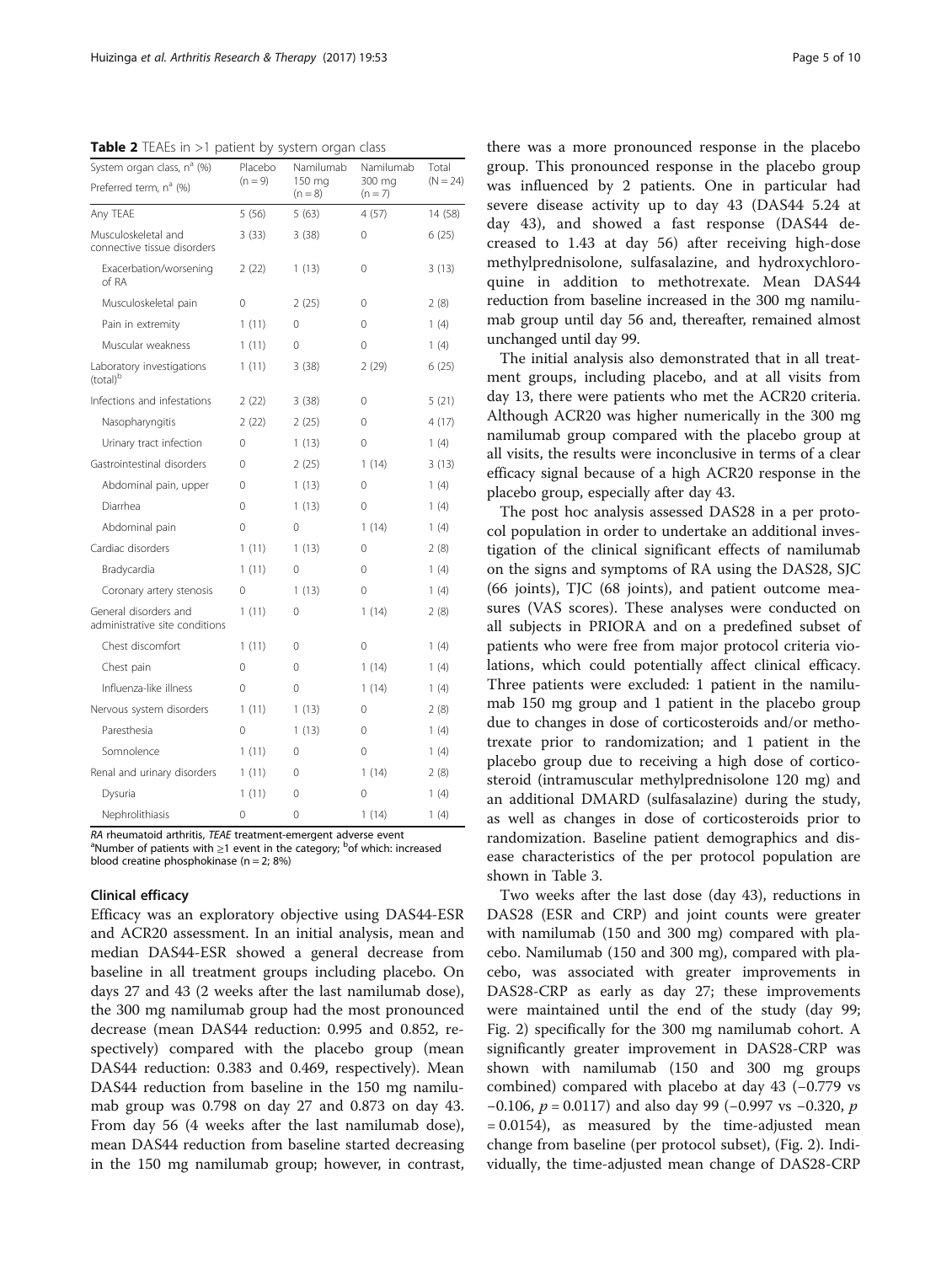<span id="page-5-0"></span>

from baseline for namilumab 150 mg and namilumab 300 mg at day 43 was −0.940 vs −0.106 (p = 0.0140) and −0.620 vs −0.106 ( $p = 0.0734$ ), respectively, and at day 99 was  $-1.165$  vs  $-0.320$  ( $p = 0.0140$ ) and  $-0.829$  vs  $-0.320$  $(p = 0.1014)$ , respectively. The differences in mean DAS28-CRP changes from baseline between namilumab (150 and 300 mg groups combined) and placebo favored namilumab at all time points (Fig. [3\)](#page-6-0). DAS28-ESR followed a similar pattern, although the data were more variable. On day 56 (4 weeks after the last dose), a greater proportion of patients had a DAS28-ESR response (>1.2 decrease from baseline) with namilumab (71%  $[n = 10/14]$ ; both groups combined) compared with placebo (29%  $[n = 2/7]$ ). The DAS28-ESR response rate was 86% ( $n = 6/7$ ) in the namilumab 150 mg group and 57% ( $n = 4/7$ ) in the namilumab 300 mg group. SJCs and TJCs showed a greater decrease over time in patients who received namilumab compared with placebo. The observed improvement in SJCs and TJCs with namilumab versus placebo was apparent from the first dose and maintained at all subsequent time points (Additional file [3](#page-7-0): Figure S3). Improvements in patient-reported outcome measures, including patient global assessment of disease activity and assessment of pain were also higher in the namilumab-treated groups than the placebo group.

#### **Discussion**

This phase 1b study assessed the safety, tolerability, PK, PD, and preliminary efficacy of repeated subcutaneous injections of namilumab in patients with mild-tomoderate RA on stable doses of methotrexate. Namilumab subcutaneous injections (150 and 300 mg) given every 2 weeks for 4 weeks were generally well tolerated with an acceptable safety profile. Incidence of TEAEs was similar between treatment groups and reported AEs were mostly mild in intensity and similar between the namilumab and placebo cohorts. The majority of TEAEs with moderate intensity were reported in patients receiving placebo. The only TEAE of severe intensity was a

Table 3 Baseline disease characteristics of the per protocol population

| <b>TWAIL 3</b> DUSCINIC UISCUSC CHURCICHISTICS OF THE PCT PROTOCOT POPULATION. |                   |                              |                              |                  |  |  |  |
|--------------------------------------------------------------------------------|-------------------|------------------------------|------------------------------|------------------|--|--|--|
| Mean (SD)                                                                      | Placebo $(n = 7)$ | Namilumab 150 mg ( $n = 7$ ) | Namilumab 300 mg ( $n = 7$ ) | Total $(N = 21)$ |  |  |  |
| DAS28-ESR                                                                      | 4.7(0.33)         | 4.9(0.35)                    | 4.4(0.59)                    | 4.7(0.47)        |  |  |  |
| DAS28-CRP                                                                      | 4.0(0.35)         | 4.4(0.33)                    | 4.0(0.62)                    | 4.1(0.46)        |  |  |  |
| ESR, mm/hour                                                                   | 31.3(7.43)        | 27.7 (5.94)                  | 23.0 (8.06)                  | 27.3 (7.66)      |  |  |  |
| CRP, mg/liter                                                                  | 16.4 (25.09)      | 9.1(6.42)                    | 11.5(10.44)                  | 12.2 (14.91)     |  |  |  |
| TJC (0-68)                                                                     | 6.6(2.15)         | 10.0 (6.98)                  | 9.6(4.69)                    | 8.7(5.00)        |  |  |  |
| $SJC(0-66)$                                                                    | 3.4(1.4)          | 4.7(2.14)                    | 6.1(5.3)                     | 4.8(3.42)        |  |  |  |
| PGA for pain                                                                   | 54.6 (14.9)       | 58.4 (21.1)                  | 50.1(16.7)                   | 54.3 (17.5)      |  |  |  |
| PGA of DAS                                                                     | 42.4(21.1)        | 59.9 (19.3)                  | 43.3 (16.4)                  | 39.5 (18.9)      |  |  |  |

CRP C-reactive protein, DAS disease activity score, ESR erythrocyte sedimentation rate, PGA patient global assessment, SD standard deviation, SJC swollen joint count, TJC tender joint count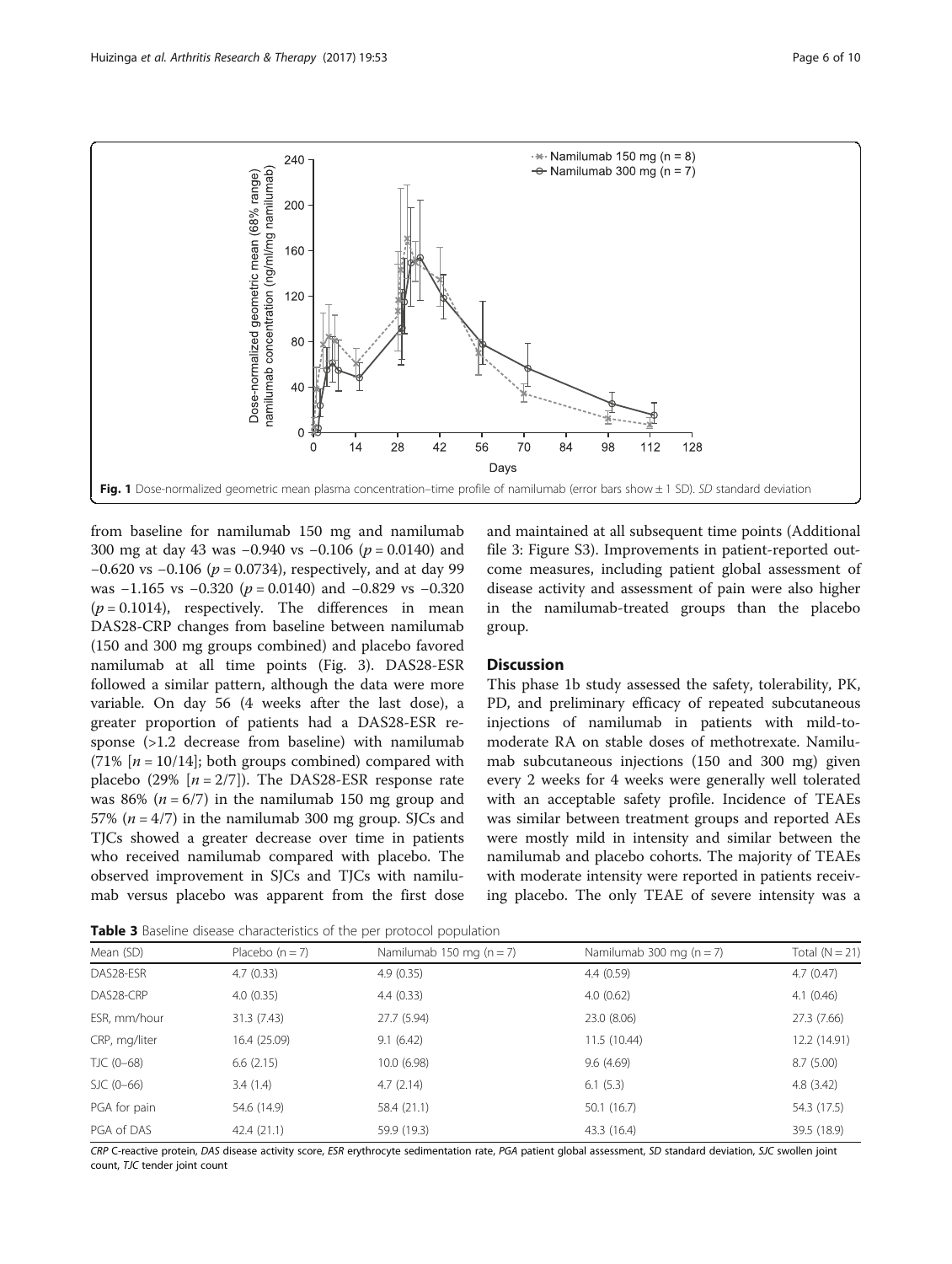<span id="page-6-0"></span>

non-small cell lung cancer that occurred in a 61-yearold female smoker who was diagnosed 14 months after the last dose of namilumab (150 mg); furthermore, it was not considered to be related to the study medication. No drug reactions, allergic reactions or injectionsite reactions were reported during the trial. The safety profile observed for namilumab in our study was consistent with previously reported clinical experience using



anti-GM-CSF antibodies. In addition, in accordance with data from a preclinical, multiple-dose toxicology study in monkeys [\[34](#page-9-0)], there was no indication of immunogenicity to repeated subcutaneous administration of namilumab in this study, as indicated by the lack of anti-namilumab antibodies in blood samples taken from patients.

Autoantibodies against GM-CSF have been associated with the development of idiopathic autoimmune pulmonary alveolar proteinosis (PAP), a rare but potentially serious lung disease, in which abnormal accumulation of pulmonary surfactant protein occurs within the alveoli due to insufficient clearance by GM-CSF-starved macrophages [\[37](#page-9-0), [38\]](#page-9-0). Because of this association, there is a theoretical risk of developing PAP when using therapeutic antibodies that target GM-CSF. Accordingly, patients with severe pulmonary diseases were excluded from the study and pulmonary function tests were employed in this study as part of a safety monitoring plan, even though the risk of developing PAP after short-term repeated administration of namilumab was considered very low. Importantly, no abnormal respiratory signals were detected in our study. A recently reported, long-term, phase 2a, open-label extension study also demonstrated an acceptable safety profile with no significant pulmonary signals when mavrilimumab was administered over 74 weeks to patients with moderate-to-severe RA on a stable dose of methotrexate [\[39](#page-9-0)].

In the PK/PD analyses, namilumab plasma concentrations following three consecutive single subcutaneous injections of 150 or 300 mg showed typical absorption and elimination kinetics associated with a human IgG1 antibody administered via this route [[40\]](#page-9-0). The PK of namilumab was linear with a  $T_{\text{max}}$  of 5–6 days and a  $t_{1/2}$  of approximately 3 weeks. The PD analyses showed an increase in GM-CSF/namilumab complexes after namilumab injections, which was consistent with the proposed mode of action for namilumab [\[32](#page-9-0)]. Further PD analyses showed no changes in peripheral blood cytokines or other markers of inflammation following namilumab administration. A similar lack of effect on pro-inflammatory cytokines was reported for the anti-GM-CSF antibody, MOR103 [[30](#page-9-0)]. In contrast, mavrilimumab has been shown to induce dosedependent decreases in biomarkers (such as IL-6, MMP-3, serum amyloid A [SAA] and YKL-40) when measured with a multi-biomarker disease activity (MBDA, Vectra DA) score [[27\]](#page-9-0), but MBDA was not assessed in the PRIORA study. These apparently conflicting results, as compared with the present study, could be a consequence of the differing sensitivities of the assays used or may reflect differences in systemic inflammation between the two patient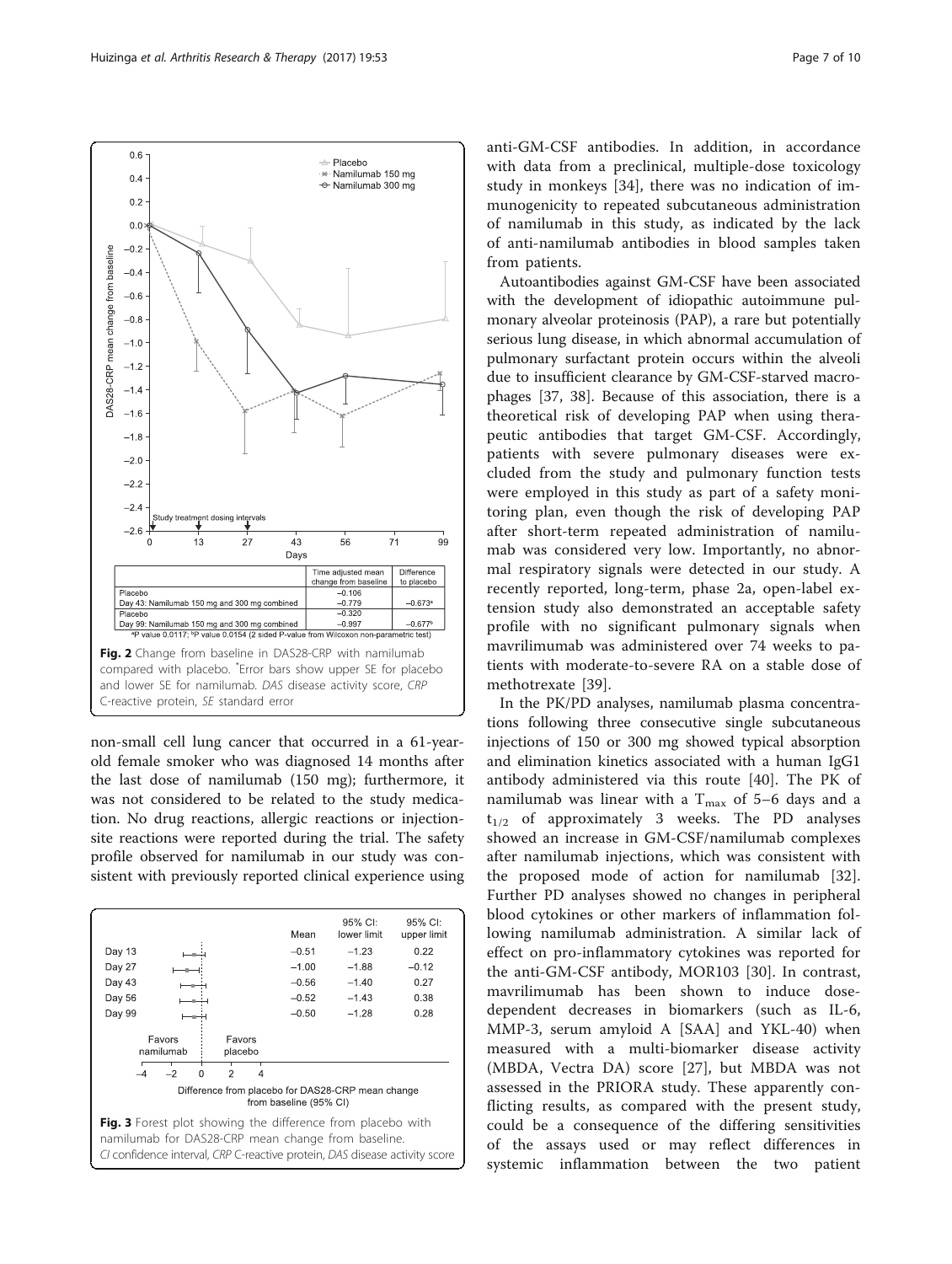<span id="page-7-0"></span>populations. Alternatively, it may be that GM-CSF blockade with namilumab does not induce changes in peripheral markers of inflammation. Larger studies are required to further investigate the effect of namilumab on biomarkers of disease activity.

The clinical efficacy analyses were exploratory and were assessed initially using DAS44-ESR from all patients. Although a more prominent reduction in DAS44- ESR from baseline was observed in namilumab-treated patients compared with placebo, particularly in those who received the 300 mg dose, no meaningful or definitive efficacy conclusions could be drawn from the initial analysis. The lack of a marked treatment effect on DAS44-ESR, particularly during the post-dose follow-up period, may have been a consequence of changes in the background RA treatment regimen and/or the effect of decreasing acute phase proteins in the placebo group (baseline CRP was most pronounced in this group and therefore may have contributed to the high placebo response). At the same time, the effects of active treatment were not sustained in the two namilumab-treated cohorts. Nonetheless, a post hoc, per protocol efficacy analysis revealed a strong efficacy signal for namilumab on the signs and symptoms of RA based on its effect on DAS28-CRP, SJCs, and TJCs. This analysis, which was based on a statistical analysis plan incorporating additional clinically relevant endpoints, included 21 patients without major protocol violations (1 patient on namilumab 150 mg and 2 patients on placebo were excluded). The analysis showed that patients receiving namilumab (150 and 300 mg) had greater improvements from baseline in DAS28-CRP, TJCs, and SJCs compared with patients who received placebo. These improved efficacy outcomes with namilumab were reported as early as week 2, as has been reported for mavrilimumab [[26](#page-9-0)–[29](#page-9-0)]. Considering the size of our study, it was an appropriate approach to analyze the DAS28-CRP profile (AUC) in the 150 and 300 mg namilumab combined group versus placebo. A significant improvement in DAS28-CRP was shown with the namilumab combined group compared with placebo at day 43 ( $p = 0.0117$ ) and also 8 weeks after last dosing at day 99 ( $p = 0.0154$ ); these findings provide further support demonstrating the signal efficacy of namilumab in RA patients. Individual treatment comparisons to placebo are more difficult to interpret due to the small subject numbers and possible cohort effect; however the 150 mg namilumab group was statistically different to placebo ( $p = 0.0140$ ) and not the 300 mg group ( $p = 0.1014$ ). Furthermore, the effect of namilumab on DAS28-CRP was more prolonged in those patients who responded to the 300 mg dose compared to those in the 150 mg group, likely reflecting the greater and longer systemic PK exposure at the higher dose.

It was clear from the post hoc efficacy analysis that not all namilumab-treated patients responded well to treatment. Exploratory analyses showed that the lack of effect of namilumab in these poorly responding patients could not be explained by differences in baseline characteristics or PK exposure compared with patients who exhibited moderate or strong responses (data not shown). Exploratory studies are ongoing aimed at identifying biomarkers that can be used to identify a target patient population who will respond to namilumab.

## Conclusions

The results of this study suggest that namilumab (150 and 300 mg) is generally well tolerated and shows signs of clinical activity in patients with mild-to-moderate RA. There are some limitations of this study; it was an early phase, short-duration study with a small number of patients in each treatment group, with some differences in baseline characteristics between groups. Despite these limitations, this study showed a strong signal of efficacy and supports the further development of namilumab for the treatment of RA. A phase 2 dose-finding study of namilumab in combination with methotrexate (NEXUS; NCT02379091) is now ongoing in patients with moderate-to-severe RA who have responded inadequately to methotrexate or an anti-tumor necrosis factor inhibitor.

# Additional files

[Additional file 1: Figure S1.](dx.doi.org/10.1186/s13075-017-1267-3) PRIORA study design. D day (PDF 7 kb) [Additional file 2: Figure S2.](dx.doi.org/10.1186/s13075-017-1267-3) Flow diagram showing patient disposition. DMARDs disease-modifying antirheumatic drugs, HIV human immunodeficiency virus, IgG, immunoglobulin G (PDF 16 kb) [Additional file 3: Figure S3.](dx.doi.org/10.1186/s13075-017-1267-3) Change from baseline in swollen (a) and

tender (b) joint counts. \* Error bars show upper SE for placebo and lower SE for namilumab. SE standard error, SJC swollen joint count, TJC tender joint count. (PDF 1292 kb)

#### Abbreviations

ACR: American College of Rheumatology criteria; AEs: Adverse events; AUC: Area under the curve; BMI: Body mass index; CI: Confidence interval; C<sub>max</sub>: Maximum observed plasma concentration; CRP: C-reactive protein; DAS: Disease activity score; DMARDs: Disease-modifying antirheumatic drugs; ECG: Electrocardiogram; ESR: Erythrocyte sedimentation rate; EULAR: European League Against Rheumatism; FEV<sub>1</sub>: Forced expiratory volume in 1 second; FVC: Forced vital capacity; GM-CSF: Granulocyte macrophage colony-stimulating factor; IgG1: Immunoglobulin G1; IL: Interleukin; MBDA: Multi-biomarker disease activity; MCP-1: Monocyte chemotactic protein-1; MMP-3: Matrix metalloproteinase 3; NSAIDs: Nonsteroidal anti-inflammatory drugs; PAP: Pulmonary alveolar proteinosis; PD: Pharmacodynamic; PK: Pharmacokinetic; RA: Rheumatoid arthritis; SD: Standard deviation; SJC: Swollen joint count;  $t_{1/2}$ : Terminal half-life; TEAEs: Treatment-emergent adverse events; TJC: Tender joint count; T<sub>max</sub> Time to Cmax; TNF-α: Tumor necrosis factor alpha; VAS: Visual analog scale; VEGF: Vascular endothelial growth factor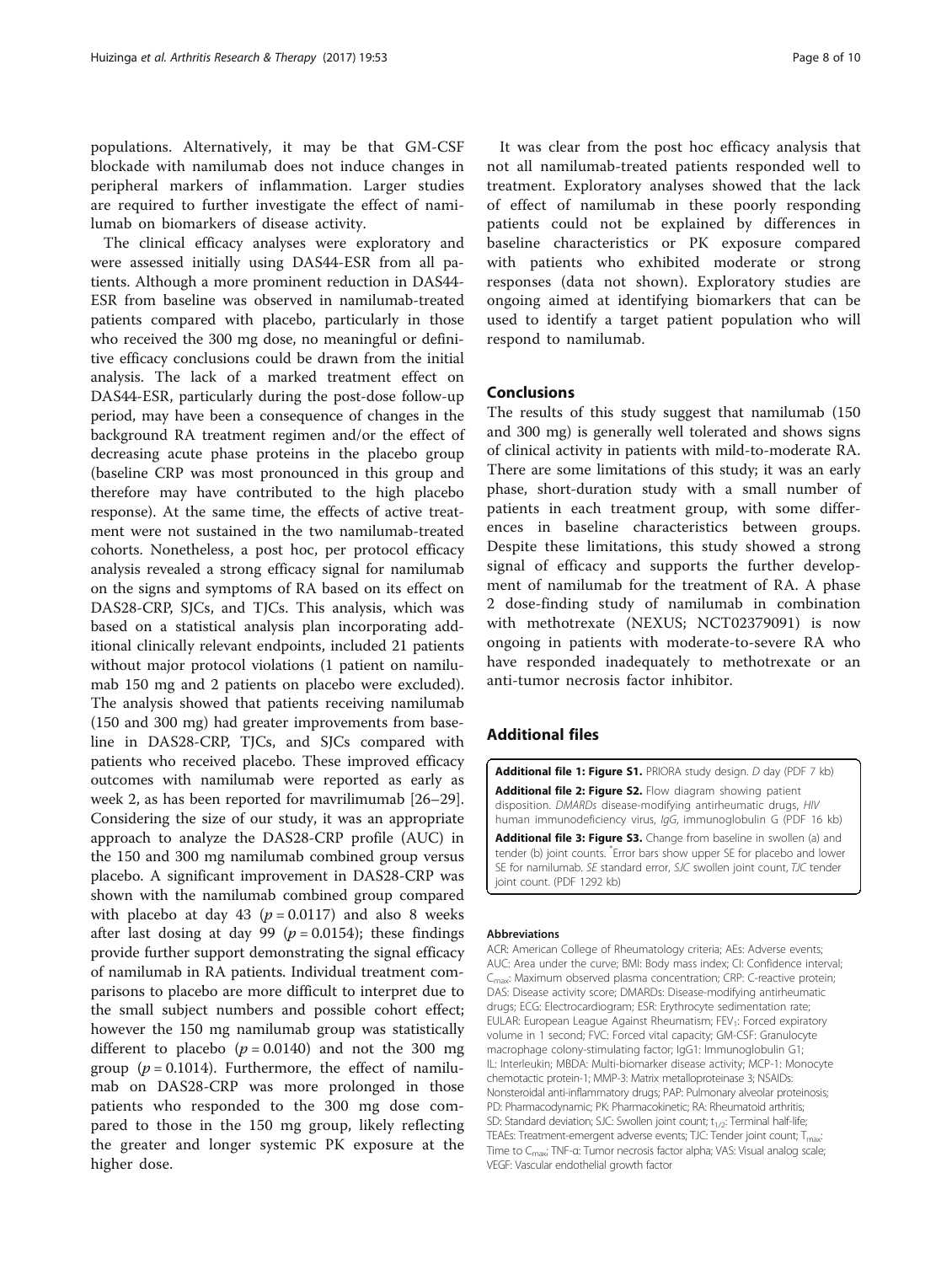#### <span id="page-8-0"></span>Acknowledgements

The authors would like to thank all patients who participated in the study. The authors also acknowledge the study investigators (Dr Kiril Yablanski, University Hospital (MHAT) St Panteleymon, Pleven, Bulgaria; Dr Danielle Gerlag, Amsterdam Medisch Centrum, Afdeling Reumatologie, Amsterdam; Dr Ivan Goranov, MBAL Plovdiv, Plovdiv, Bulgaria; Dr Juan Ángel Jover, Hospital Clínico Universitario de San Carlos, Madrid, Spain; and Dr Ferran J. García Fructuoso, CIMA-Centro Internacional de Medicina Avanzada, Barcelona, Spain) as well as the physicians, study coordinators, and research staff involved in the conduct of the study. Medical writing support, funded by Takeda Pharmaceuticals International, was provided by Lucinda Huxley of FireKite, an Ashfield company, part of UDG Healthcare plc. Additional statistical support was provided by Jun Wang.

#### Funding

This study was sponsored by Takeda Pharmaceuticals.

#### Availability of data and materials

The datasets supporting the conclusions of this article are included within the article and its additional files.

#### Authors' contributions

EL, TW, DS, BS, and EE were involved in study conception and design, statistical analysis and interpretation of the data, and drafting the manuscript. TWJH, AB, and RS were involved in data acquisition, interpretation of the data, and critical review of the manuscript. All authors read and approved the final version for submission.

#### Competing interests

TWJH has received grant/research support from the EU and Dutch Arthritis Foundation; has received consulting fees from Merck, UCB, Bristol-Myers Squibb, Biotest AG, Pfizer, Novartis, Roche, Sanofi-Aventis, Abbott, Crescendo Bioscience, Nycomed, Boehringer Ingelheim, Takeda, and Eli Lilly; has participated in a speakers bureau for UCB, Bristol-Myers Squibb, and Roche; and is an employee of Leiden University Medical Center. AB and RS have nothing to declare. EL is an employee of Takeda Development Center Americas, Inc. TW is an employee of Takeda Pharmaceuticals International GmbH. DS, BS, and EE are shareholders in and employees of Takeda Pharmaceuticals International. None of the authors have any non-financial competing interests.

#### Consent for publication

Individual patient-level data are not included in the manuscript; therefore, written consent to publish is not required.

#### Ethics approval and consent to participate

The following institutional review boards/ethics committees approved the study:

- Commissie Medische Ethiek, Leiden, Netherlands
- Ethics Committee for Multicentral Clinical Trials, Sofia, Bulgaria
- CEIC Hospital La Princesa, Madrid, Spain
- CEIC Centro Internacional de Medicina Avanzada CIMA, Barcelona, Spain
- CEIC Área 1-Hospital General Universitario Gregorio Marañón, Madrid, Spain
- CEIC Hospital Clínico San Carlos, Madrid, Spain

• CEIC de Galicia, Santiago de Compostela. A Coruña, Spain The study was conducted according to the principles set out in the Declaration of Helsinki, International Conference on Harmonisation Guidelines for Good Clinical Practice and additional local regulations. All patients provided written informed consent prior to participation in the study.

#### Author details

<sup>1</sup>Leiden University Medical Center, Albinusdreef 2, PO Box 96002300RC Leiden, The Netherlands. <sup>2</sup>Medical University of Plovdiv, UMHAT Kaspela, Plovdiv, Bulgaria. <sup>3</sup>University Hospital (MHAT) St Ivan Rilski, Sofia, Bulgaria.<br><sup>4</sup>Takoda Pharmacouticals International Deerfield II, USA. <sup>5</sup>Takoda. Takeda Pharmaceuticals International, Deerfield, IL, USA. <sup>5</sup>Takeda Pharmaceuticals International GmbH, Zurich, Switzerland. <sup>6</sup>Takeda Pharmaceuticals International, 61 Aldwych, London WC2B 4AE, UK.

### Received: 2 August 2016 Accepted: 15 February 2017 Published online: 09 March 2017

#### References

- 1. Scott DL, Wolfe F, Huizinga TW. Rheumatoid arthritis. Lancet. 2010;376: 1094–108.
- 2. Firestein GS. The disease formerly known as rheumatoid arthritis. Arthritis Res Ther. 2014;16:114.
- 3. Kievit W, Fransen J, Oerlemans AJ, Kuper HH, van der Laar MA, de Rooij DJ, et al. The efficacy of anti-TNF in rheumatoid arthritis, a comparison between randomised controlled trials and clinical practice. Ann Rheum Dis. 2007;66: 1473–8.
- 4. Hetland ML, Christensen IJ, Tarp U, Dreyer L, Hansen A, Hansen IT, et al. Direct comparison of treatment responses, remission rates, and drug adherence in patients with rheumatoid arthritis treated with adalimumab, etanercept, or infliximab: results from eight years of surveillance of clinical practice in the nationwide Danish DANBIO registry. Arthritis Rheum. 2010; 62:22–32.
- 5. Fleetwood AJ, Cook AD, Hamilton JA. Functions of granulocyte-macrophage colony-stimulating factor. Crit Rev Immunol. 2005;25:405–28.
- 6. Hamilton JA. Colony-stimulating factors in inflammation and autoimmunity. Nat Rev Immunol. 2008;8:533–44.
- 7. Griffin JD, Cannistra SA, Sullivan R, Demetri GD, Ernst TJ, Kanakura Y. The biology of GM-CSF: regulation of production and interaction with its receptor. Int J Cell Cloning. 1990;8 Suppl 1:35–44. discussion 44–35.
- 8. Gasson JC. Molecular physiology of granulocyte-macrophage colonystimulating factor. Blood. 1991;77:1131–45.
- 9. Hamilton JA. GM-CSF as a target in inflammatory/autoimmune disease: current evidence and future therapeutic potential. Expert Rev Clin Immunol. 2015;11:457–65.
- 10. Hamilton JA, Anderson GP. GM-CSF biology. Growth Factors. 2004;22:225–31.
- 11. Zvaifler NJ, Firestein GS. Cytokines in chronic inflammatory synovitis. Scand J Rheumatol. 1988;17:203–12.
- 12. Xu WD, Firestein GS, Taetle R, Kaushansky K, Zvaifler NJ. Cytokines in chronic inflammatory arthritis. II. Granulocyte-macrophage colony-stimulating factor in rheumatoid synovial effusions. J Clin Invest. 1989;83:876–82.
- 13. Alvaro-Gracia JM, Zvaifler NJ, Brown CB, Kaushansky K, Firestein GS. Cytokines in chronic inflammatory arthritis. VI. Analysis of the synovial cells involved in granulocyte-macrophage colony-stimulating factor production and gene expression in rheumatoid arthritis and its regulation by IL-1 and tumor necrosis factor-alpha. J Immunol. 1991; 146:3365–71.
- 14. Fiehn C, Wermann M, Pezzutto A, Hufner M, Heilig B. Plasma GM-CSF concentrations in rheumatoid arthritis, systemic lupus erythematosus and spondyloarthropathy. Z Rheumatol. 1992;51:121–6.
- 15. Garcia S, Hartkamp LM, Malvar-Fernandez B, van Es IE, Lin H, Wong J, et al. Colony-stimulating factor (CSF) 1 receptor blockade reduces inflammation in human and murine models of rheumatoid arthritis. Arthritis Res Ther. 2015;18:75.
- 16. Ulfgren AK, Lindblad S, Klareskog L, Andersson J, Andersson U. Detection of cytokine producing cells in the synovial membrane from patients with rheumatoid arthritis. Ann Rheum Dis. 1995;54:654–61.
- 17. Chu CQ, Field M, Allard S, Abney E, Feldmann M, Maini RN. Detection of cytokines at the cartilage/pannus junction in patients with rheumatoid arthritis: implications for the role of cytokines in cartilage destruction and repair. Br J Rheumatol. 1992;31:653–61.
- 18. Campbell IK, Rich MJ, Bischof RJ, Dunn AR, Grail D, Hamilton JA. Protection from collagen-induced arthritis in granulocyte-macrophage colonystimulating factor-deficient mice. J Immunol. 1998;161:3639–44.
- 19. Cook AD, Braine EL, Campbell IK, Rich MJ, Hamilton JA. Blockade of collagen-induced arthritis post-onset by antibody to granulocytemacrophage colony-stimulating factor (GM-CSF): requirement for GM-CSF in the effector phase of disease. Arthritis Res. 2001;3:293–8.
- 20. Hashimoto M, Hirota K, Yoshitomi H, Maeda S, Teradaira S, Akizuki S, et al. Complement drives Th17 cell differentiation and triggers autoimmune arthritis. J Exp Med. 2010;207:1135–43.
- 21. Cook AD, Turner AL, Braine EL, Pobjoy J, Lenzo JC, Hamilton JA. Regulation of systemic and local myeloid cell subpopulations by bone marrow cellderived granulocyte-macrophage colony-stimulating factor in experimental inflammatory arthritis. Arthritis Rheum. 2011;63:2340–51.